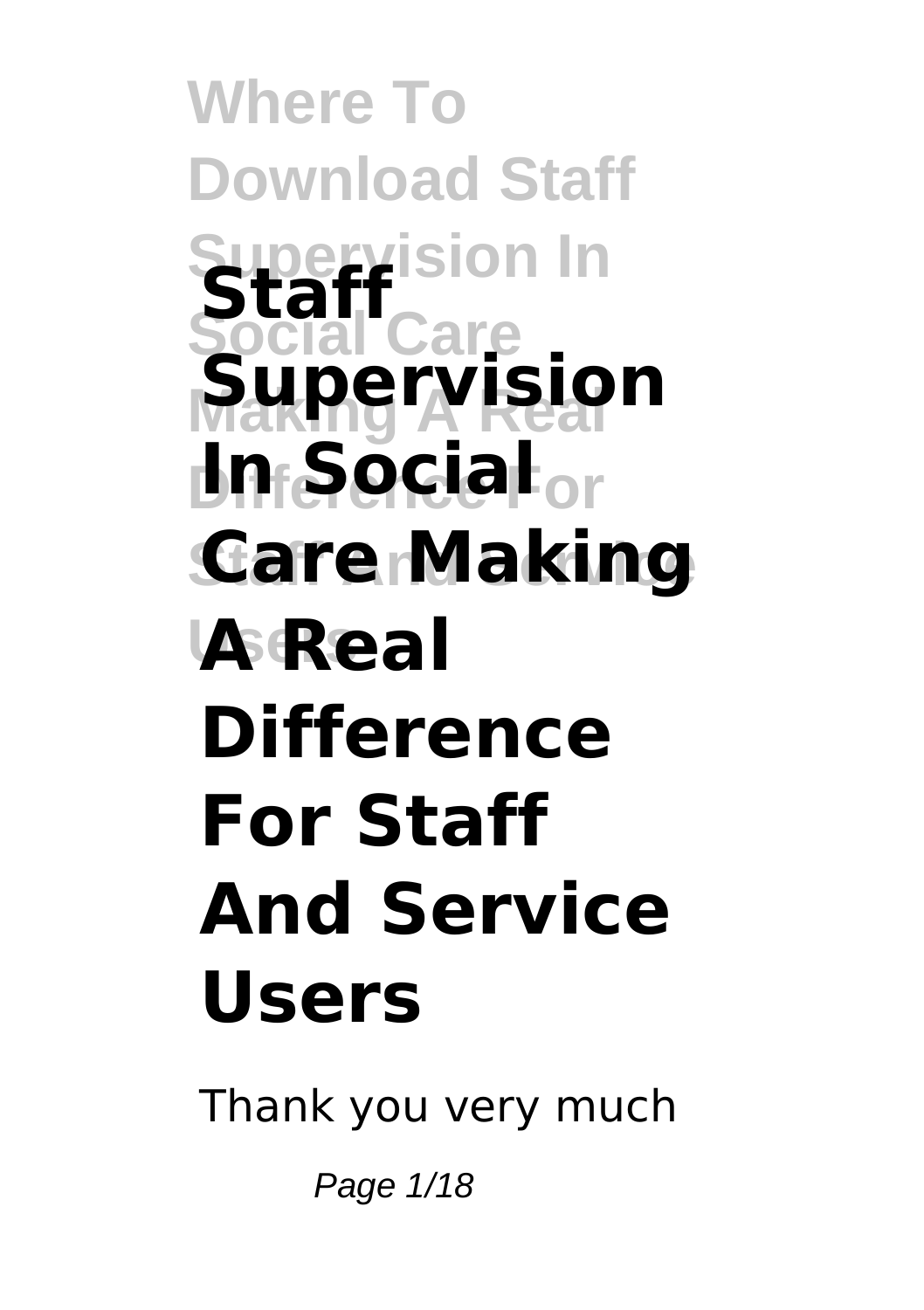**Where To Download Staff** for downloading **staff Supervision in social Making A Real difference for staff and service users**. As **Staff And Service** you may know, people **Users** times for their chosen **care making a real** have search hundreds novels like this staff supervision in social care making a real difference for staff and service users, but end up in infectious downloads. Rather than reading a good book with a cup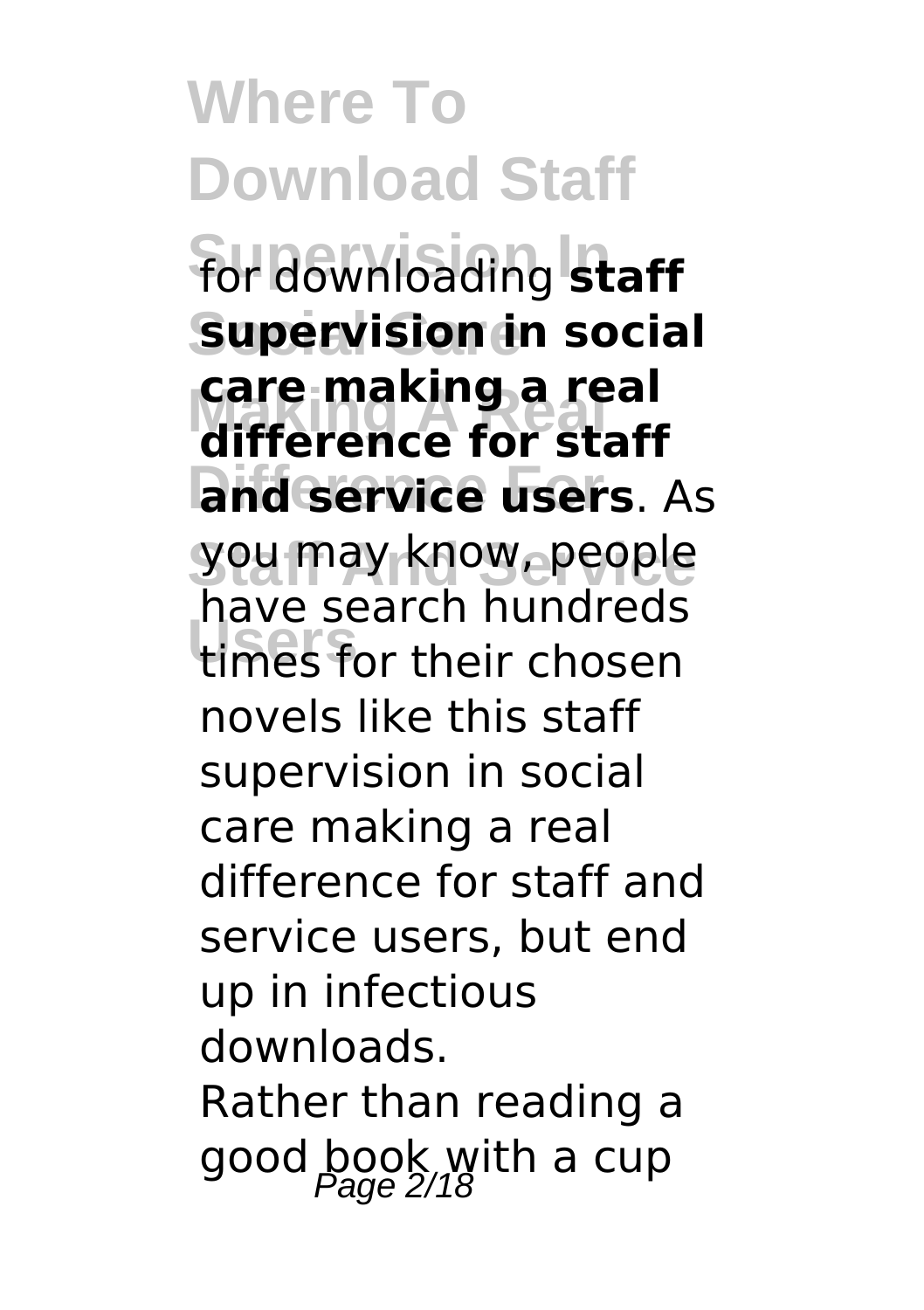**Where To Download Staff** St coffee in the In afternoon, instead they cope with some<br>harmful virus inside their desktop For Somputer.d Service cope with some

staff supervision in social care making a real difference for staff and service users is available in our book collection an online access to it is set as public so you can download it instantly. Our book servers spans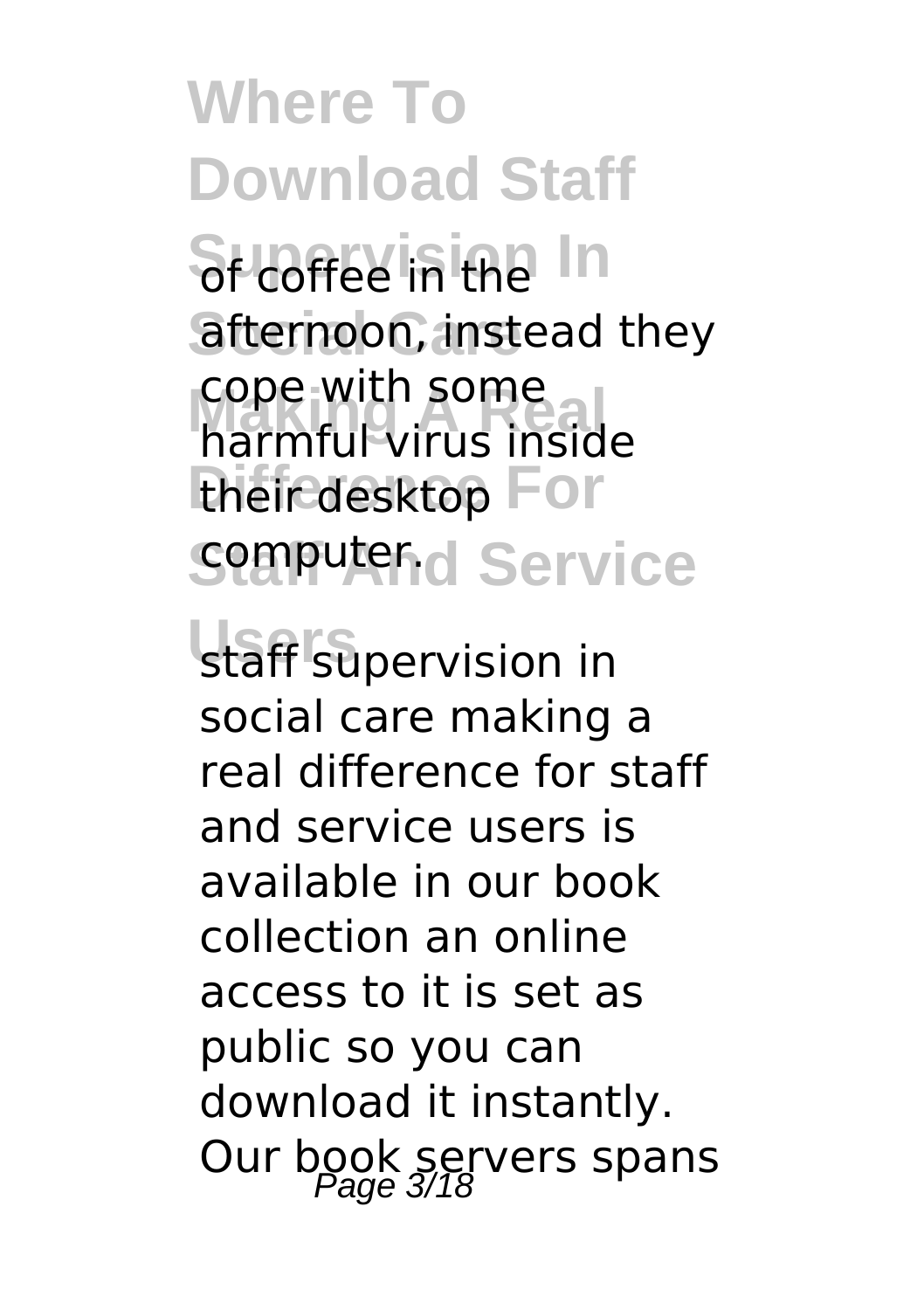**Where To Download Staff in multiple locations,** allowing you to get the **Making A Real** to download any of our books like this one. **Staff And Service** Kindly say, the staff **Users** making a real most less latency time supervision in social difference for staff and service users is universally compatible with any devices to read

Certified manufactured. Huge selection. Worldwide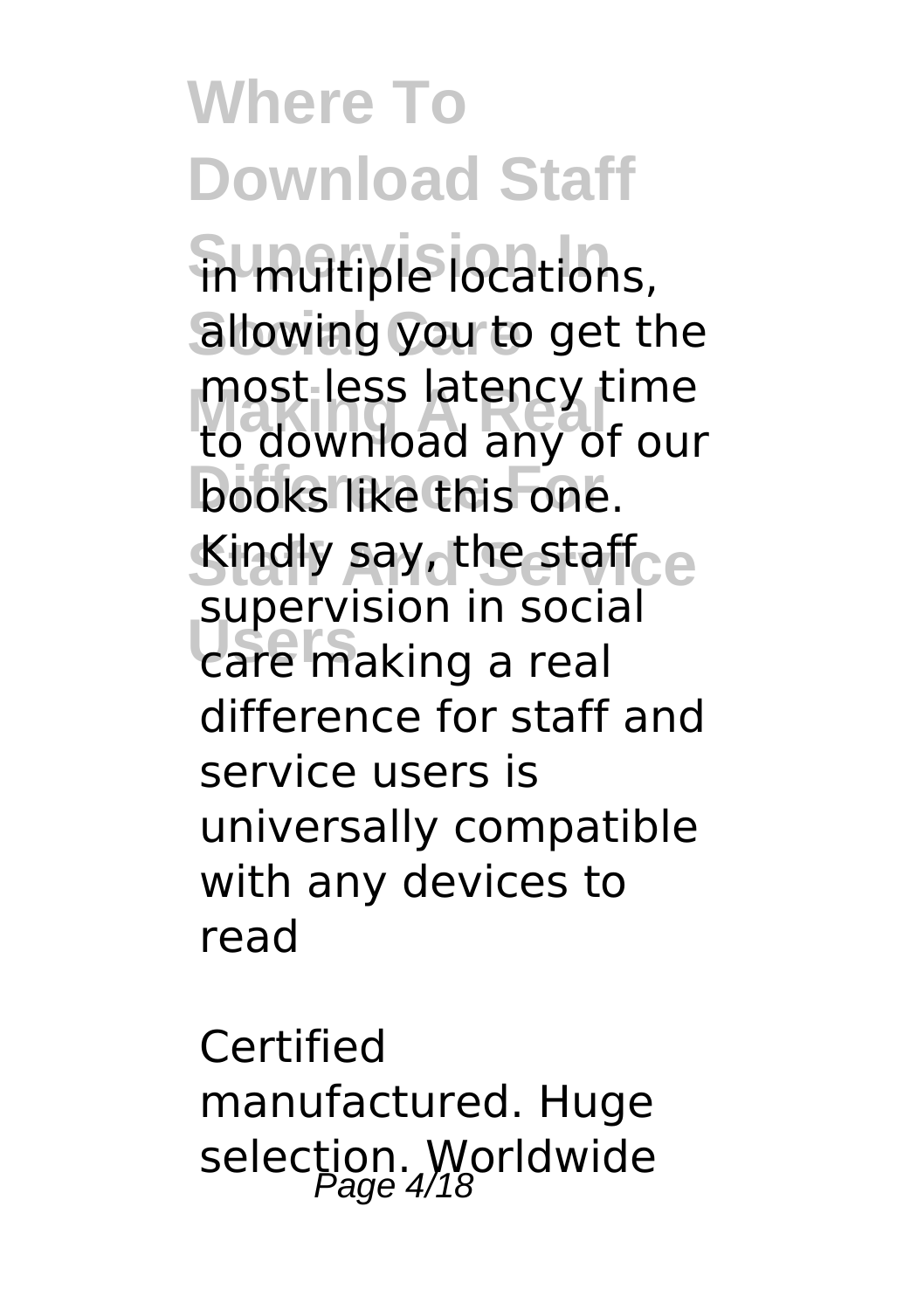**Where To Download Staff** Shipping. Get Updates. **Social Care** Register Online. Subscribe To Opdates.<br>Low cost, fast and free **Difference Society** service, read and vice **Users** Subscribe To Updates. download.

#### **Staff Supervision In Social Care**

Health Education England (2020) Workplace Supervision for Advanced Clinical Practice: An integrated multi-professional approach for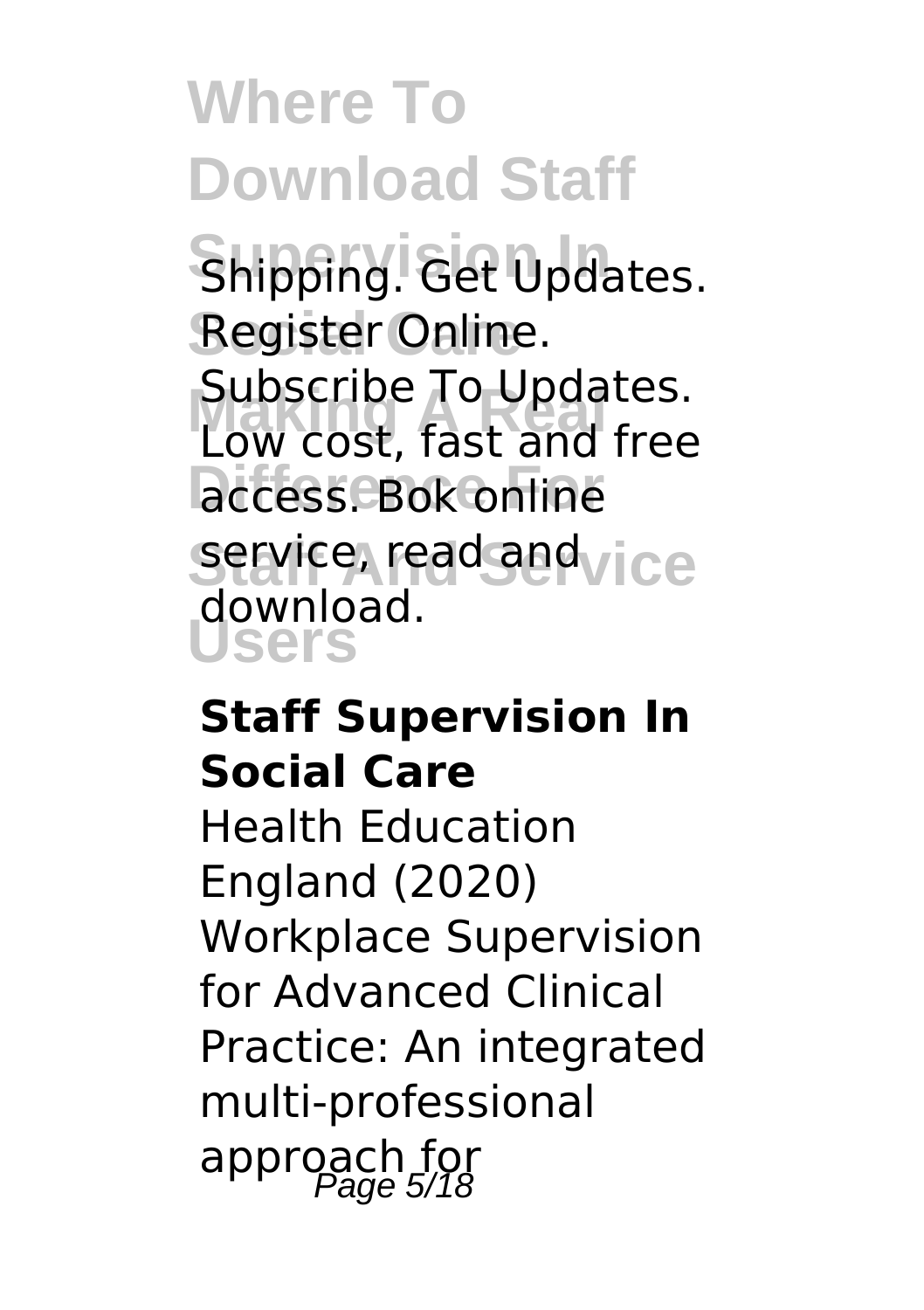**Where To Download Staff Sractitionarion In Social Care** development. HEE. **Making A Real** Health and Social .. **Difference For** House of Commons

#### **Staff And Service 'Nursing must take a Users clinical supervision' united position on**

Like many children, she was removed from home, in part, due to alleged parental neglect, but what she experienced in the coming years seems like state neglect; poor supervision,  $z$  ...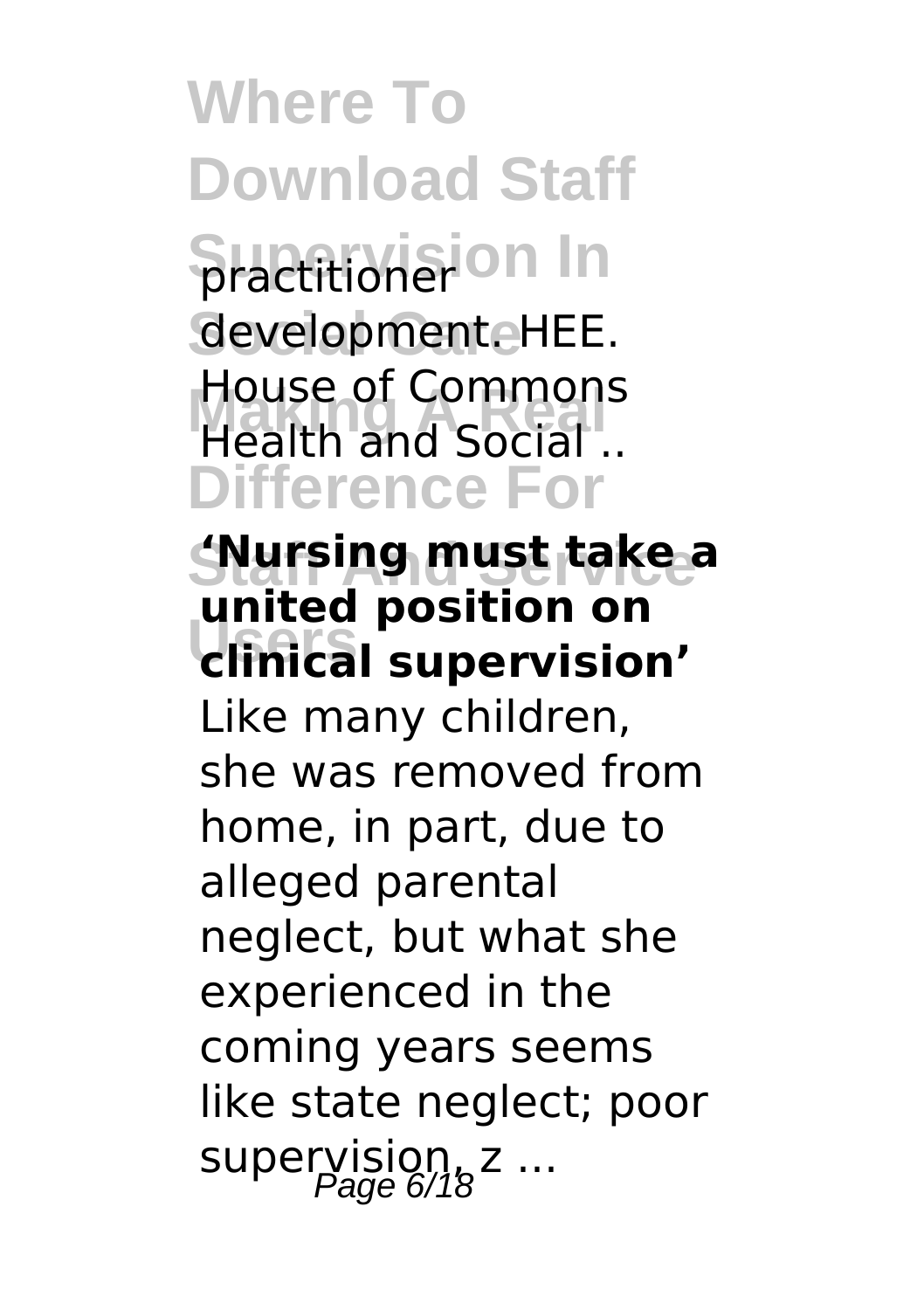# **Where To Download Staff Supervision In**

**Bounced from home to nome, neglected**<br>and raped: The story **Difateenagers**r **horrific life in caree Users** "passionate and **to home, neglected** Social workers who are knowledgeable about children's needs" have helped Derby council improve from 'good' to 'outstanding', says Ofsted ...

# **'Passionate' social workers help council**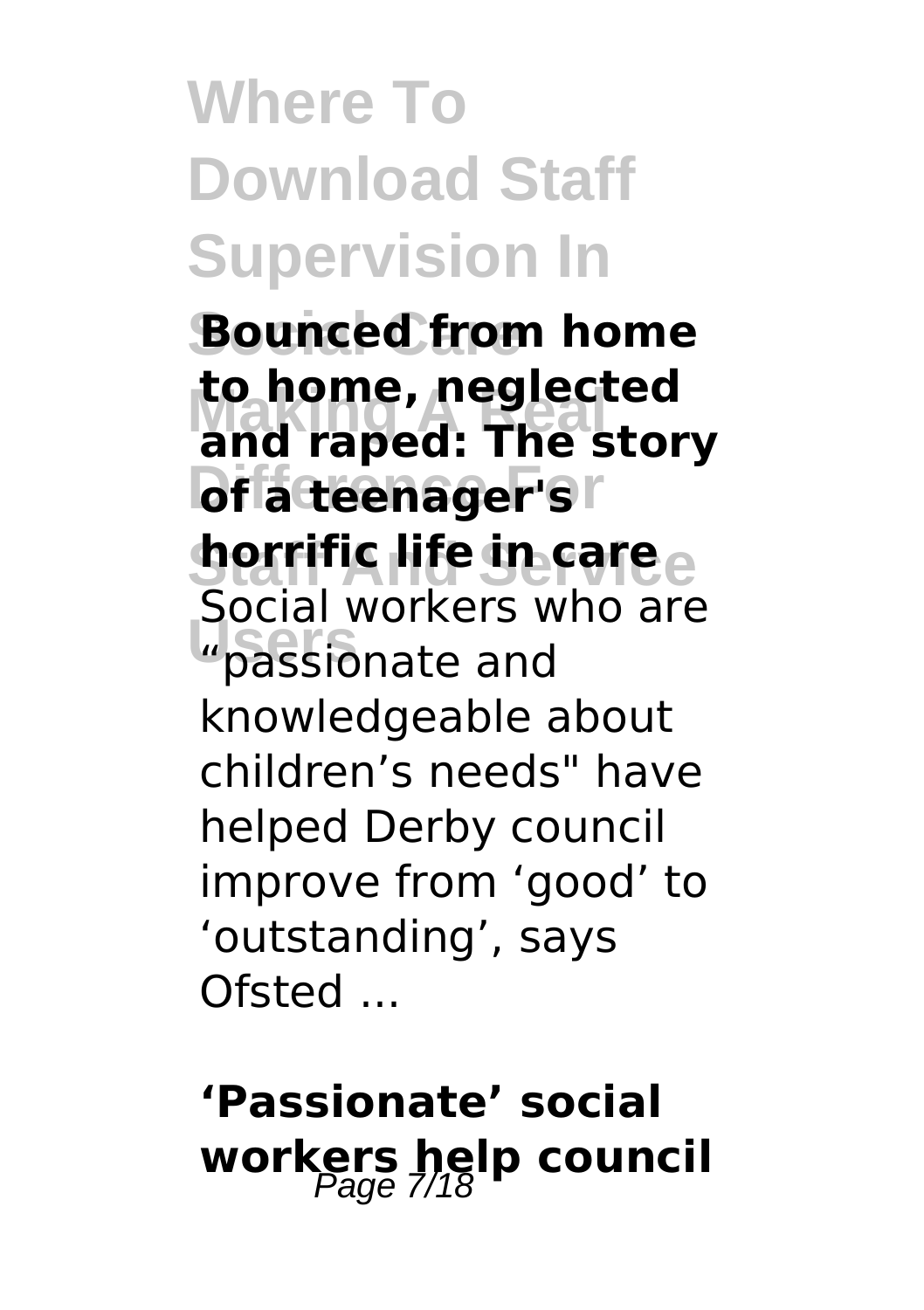**Where To Download Staff Supervision In gain outstanding Social Care rating, despite workforce**<br> **challenges**<br> **Real The conference room** in the current Nelsone **Users** buildings seats about **challenges** County Social Services 10. Director Angela Rose said her entire  $stat = 21...$  room doubles as a supervision room for families ...

## **New social Services, county offices**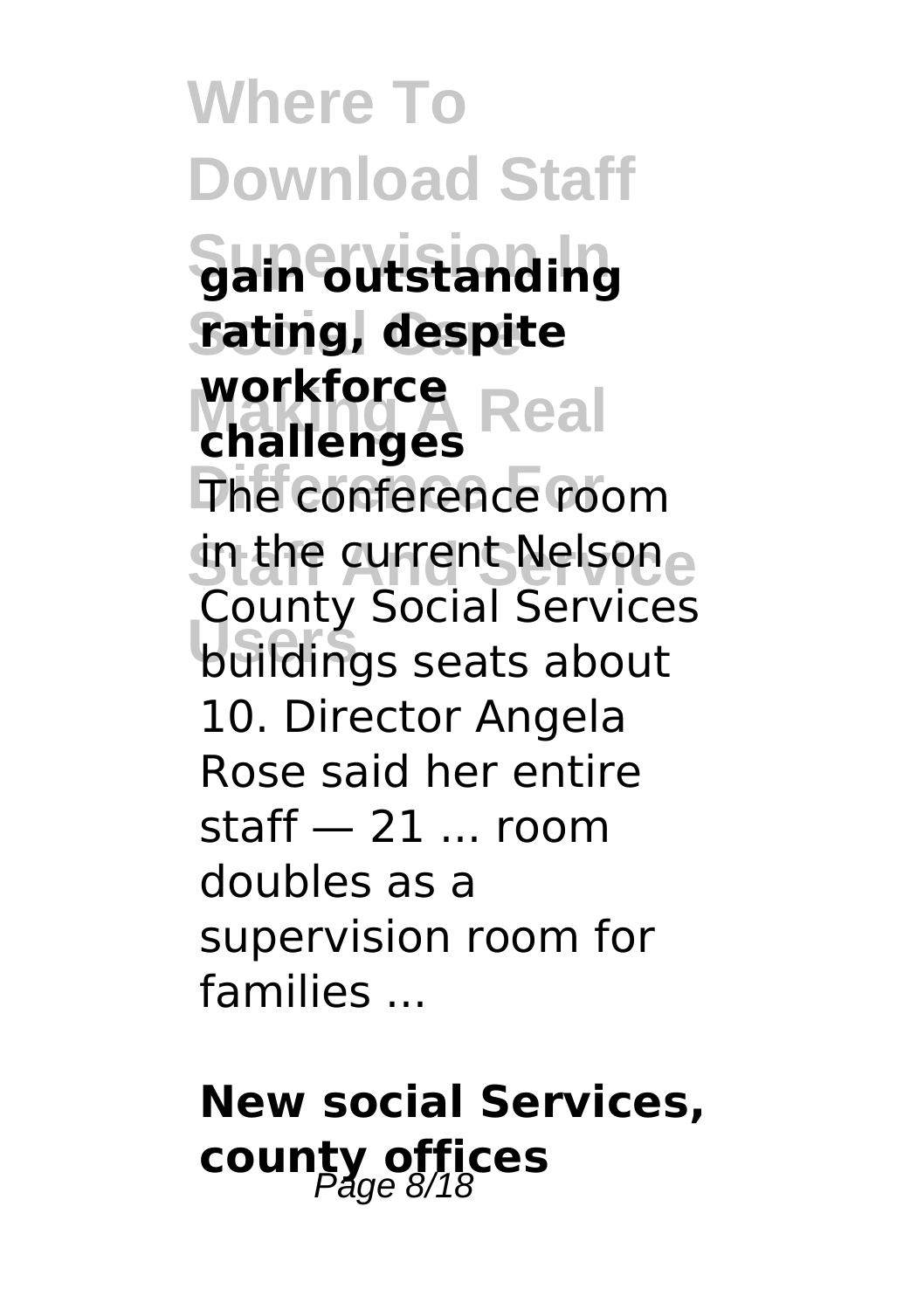**Where To Download Staff Facility in** longing **Social Care preliminary stages Making A Real** 17 employees of a **Covid-191ab for failing to test samples rvice Users** infractions for Beijing police detained properly, blaming the worsening the outbreak that's enveloped China's capital for a month. We

...

**Beijing lab staff detained by police for failure to detect** Page 9/18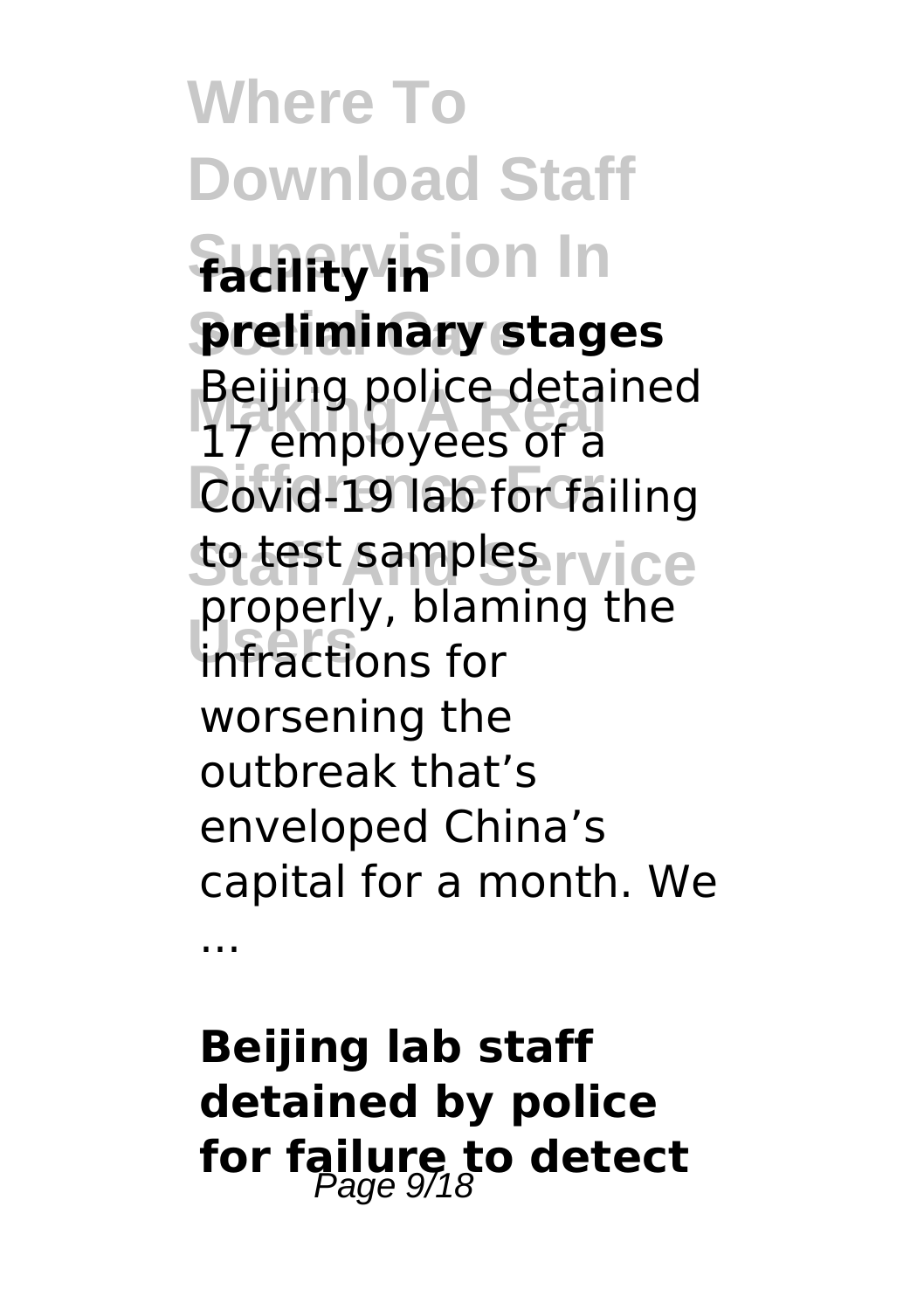**Where To Download Staff**  $\S$ **OVID-19** ion In **Social Care** A 19-year-old from Hull mas come forward to<br>share the harrowing story of abuse she sndured whilst in thee Late system. Allinch has come forward to care system. Amber was removed from her family home at the age  $of 13$  and  $.$ 

### **Hull teenager shares her harrowing story of abuse while in care** If children are to be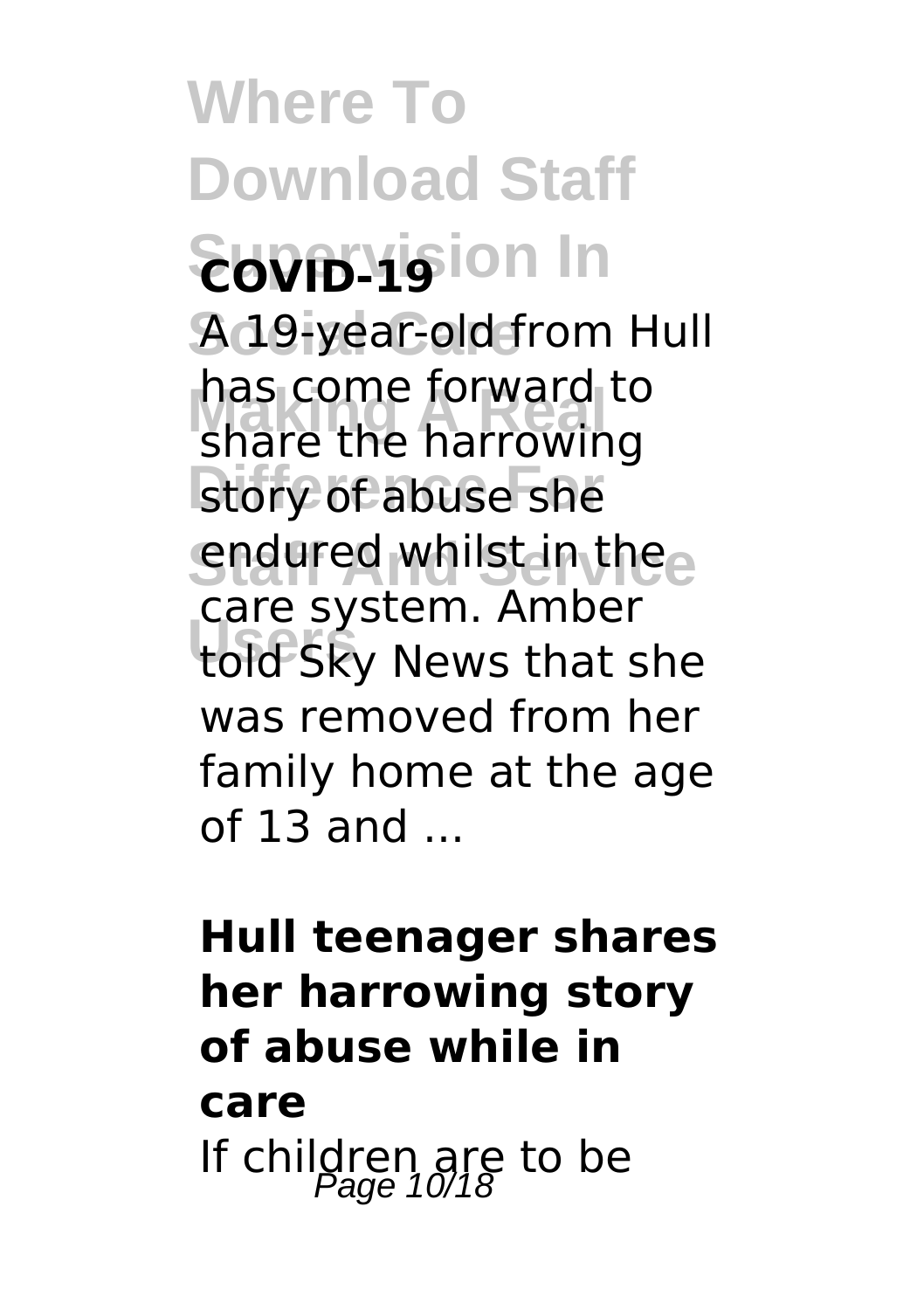**Where To Download Staff Srotected and their** families, properly supported, the child<br>protection system needs real investment **Send reform Service** supported, the child

**Users Child protection in Britain: here is what social work experts know must change in the system** Former social workers with Herefordshire ... providing better leadership and supervision for our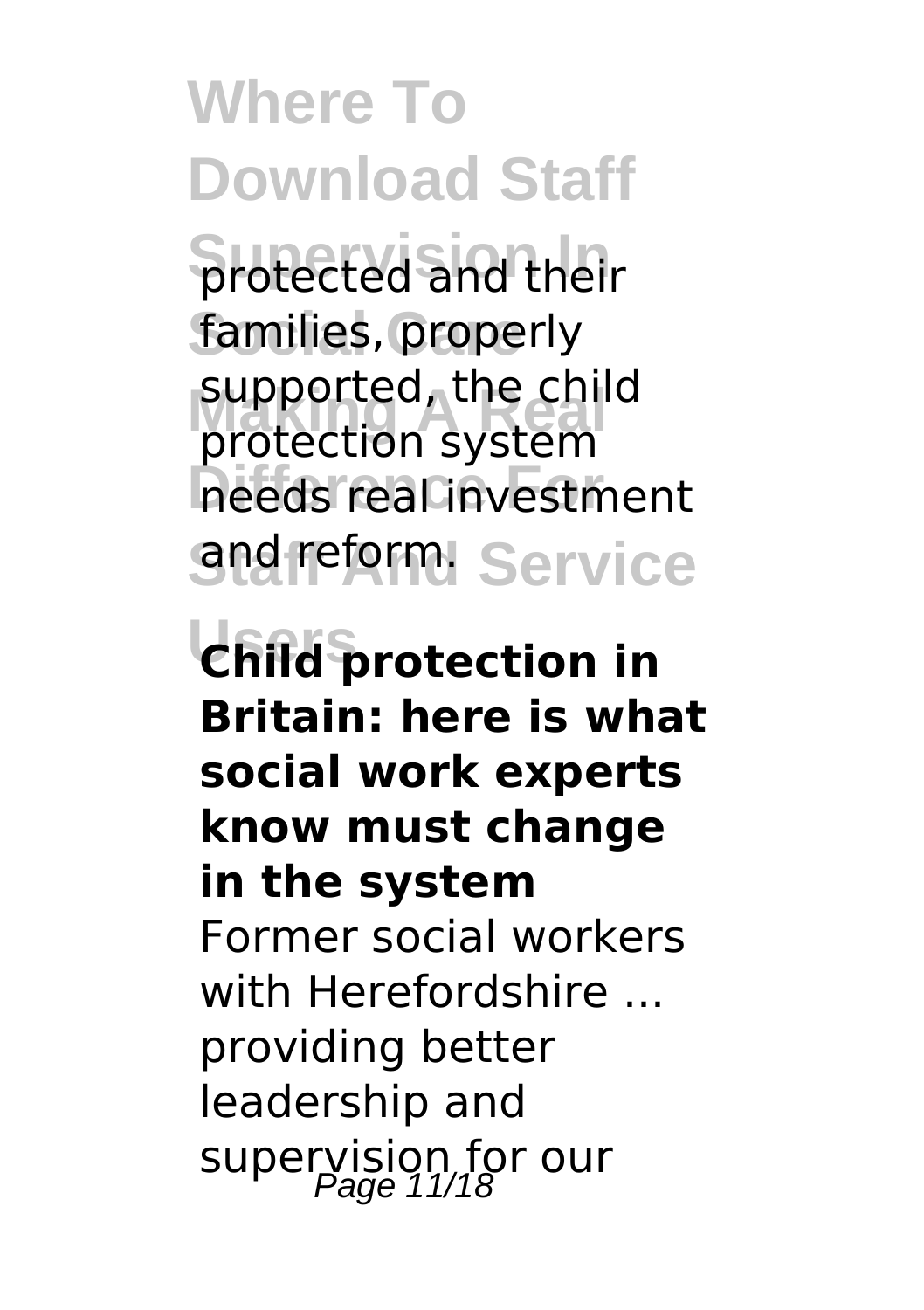**Where To Download Staff** Staff, and byon In modernising our systems, ne said.<br>Tiffany who had her three-year-old son and **33-year-old Service** systems," he said.

**Users Panorama investigation exposes "bullying" culture that made Herefordshire Council's children's services "unsafe"** What is NHS-funded nursing care Funded nursing care is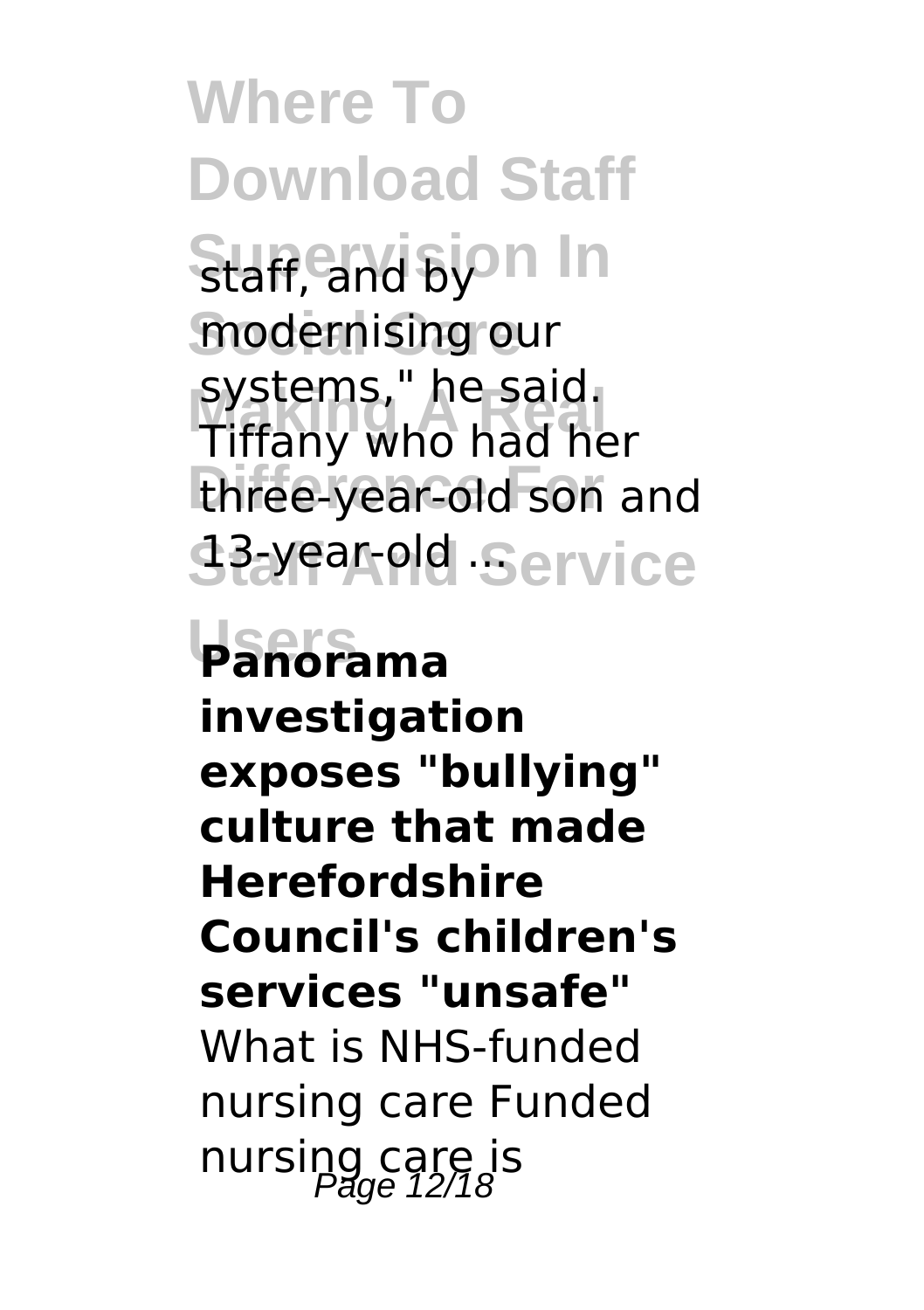**Where To Download Staff Sesigned to fund n** services provided to nursing home residents<br>hy a registered nurse involving either the **Staff And Service** provision of care or the **Users** planning, ... by a registered nurse

### **Government boosts nursing home payments as vacancies continue to mount** Amber, 19, has waived her anonymity to tell her story. Like many children, she was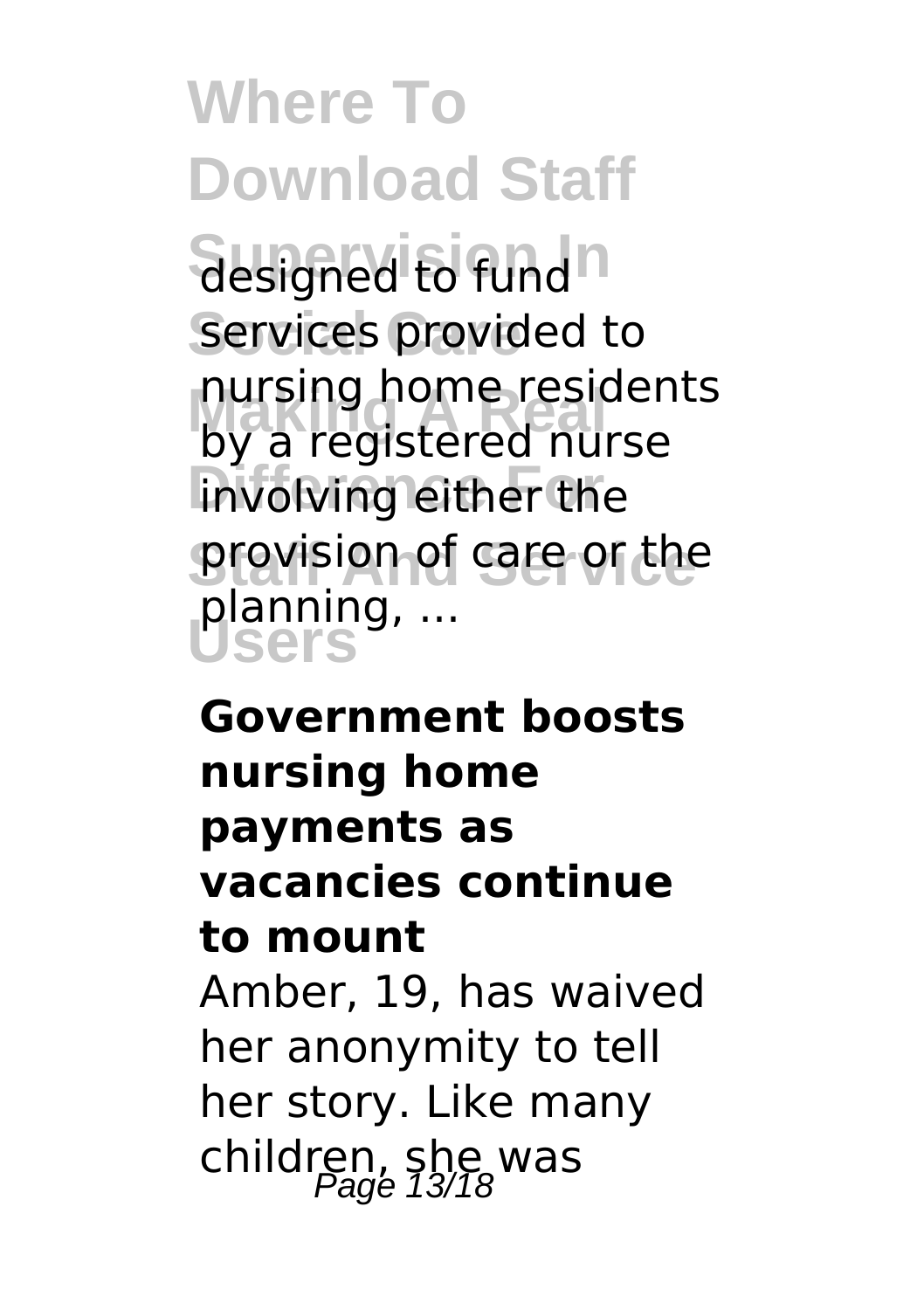**Where To Download Staff Femoved from home, in** part, due to alleged **Making A Real** what she experienced **Difference For** in the coming years Seems liked Service parental neglect, but

**Users Bounced from home to home, neglected, raped and abused the heartbreaking story of a teenage life in care** The Beijing police detained 17 employees of a Covid-19 lab for failing to test samples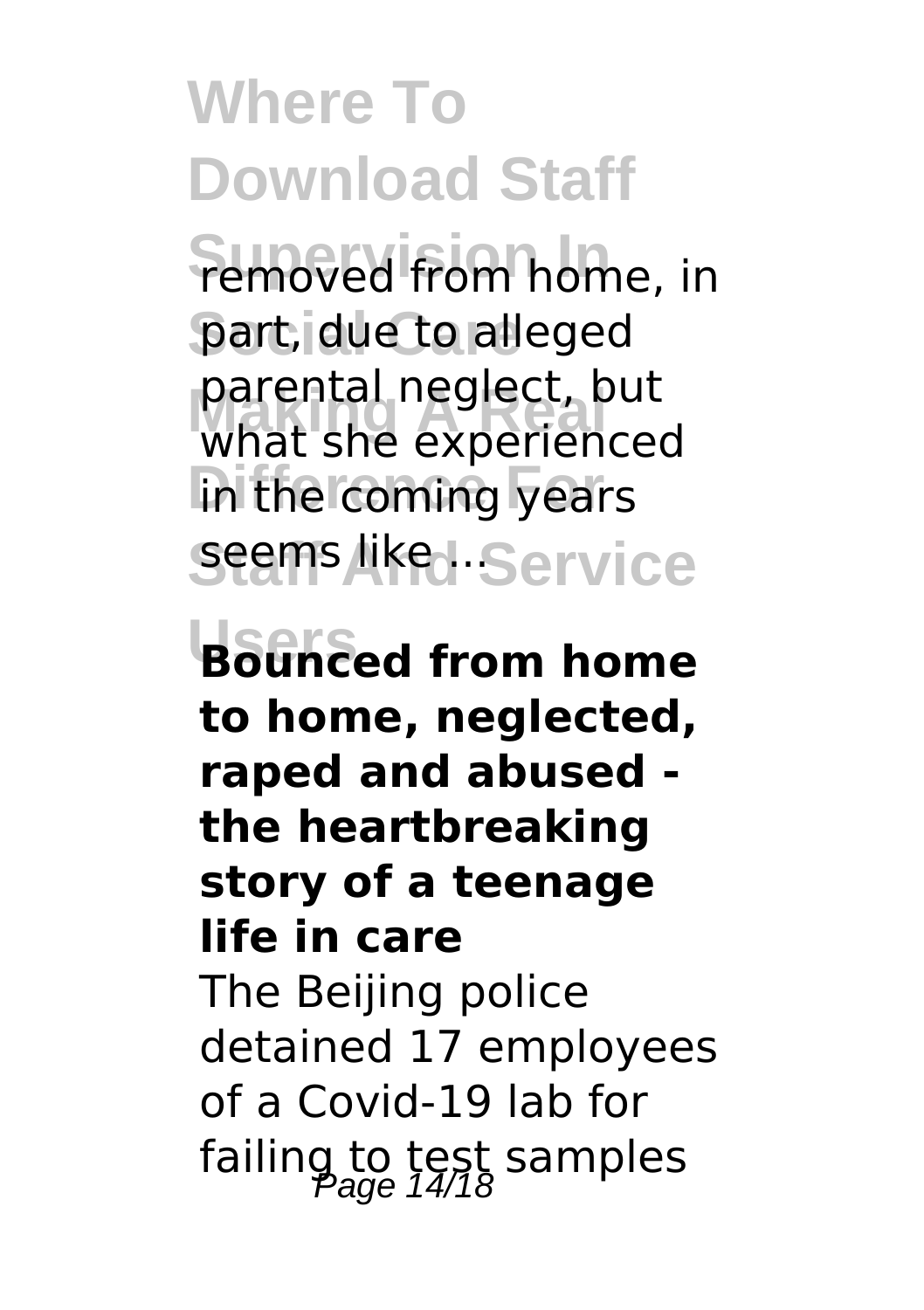**Where To Download Staff Sroperly, blaming the Social Care** infractions for **worsening the eal** enveloped China's **capital for a month.ce Users** outbreak that's Read ...

### **Beijing detains Covid lab staff it blames for worsening outbreak** Following an Ofsted inspection in December 2019, Middlesbrough's children's social care services were rated ...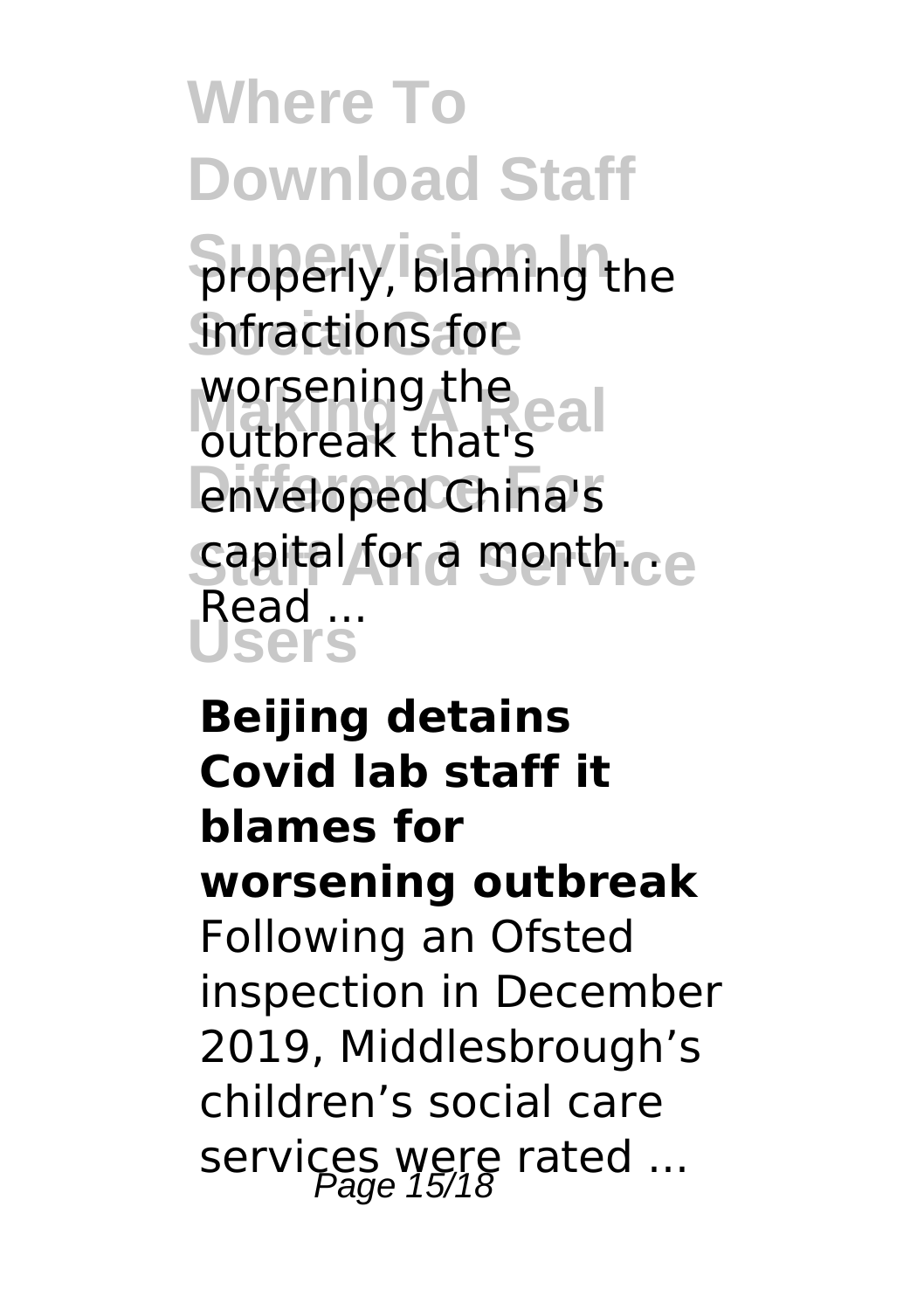**Where To Download Staff Sarticularly in regard to** their supervision, school attendance, **Difference For**  ${\bf \large{S}}$  **ragedy as baby** ine **Users home died at just a** physical ... **dirty drug addict few weeks old** It spent £13,700 a week for nine months on several different private placements for a young person who needed three-to-one support, with staff working ... children's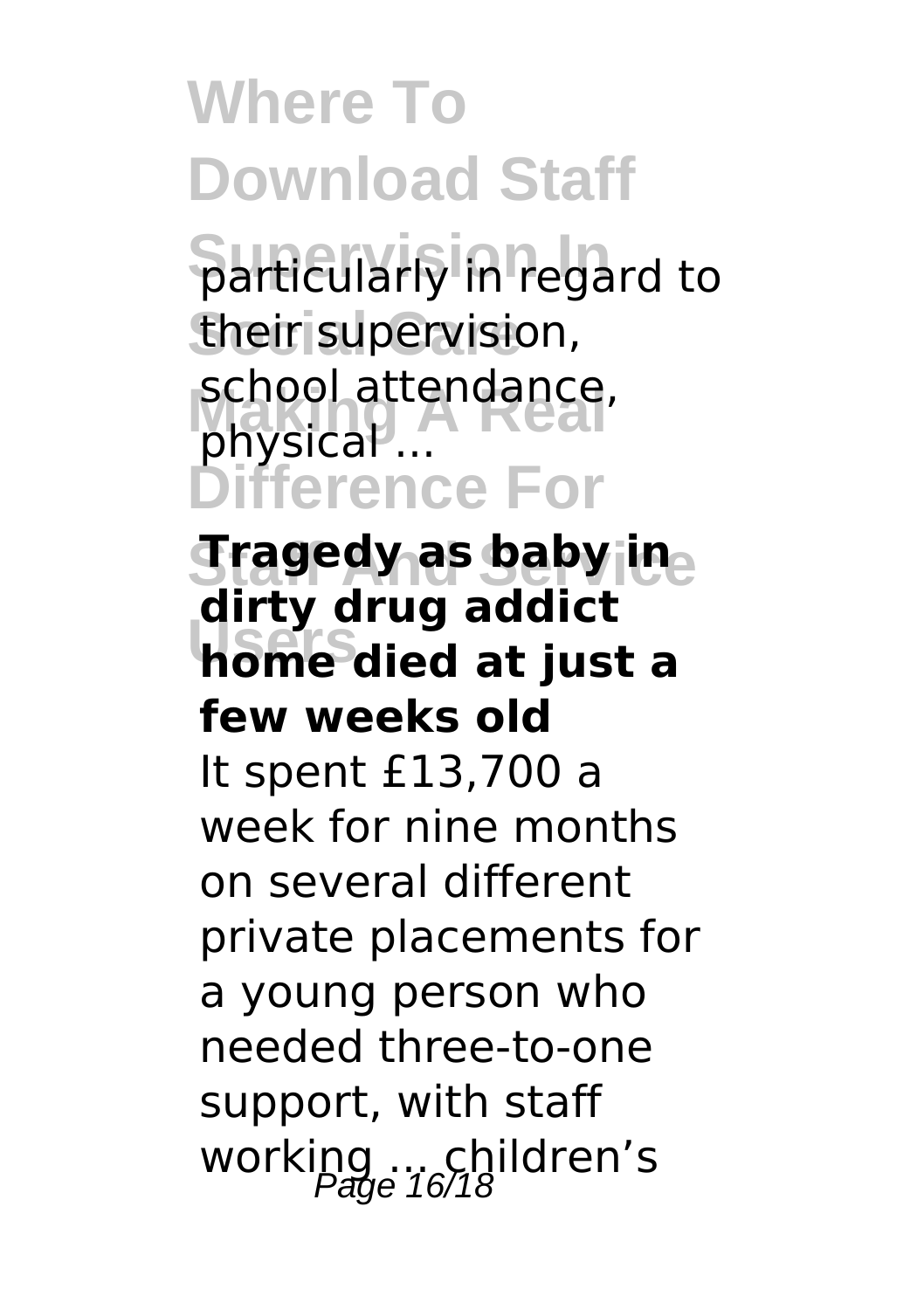**Where To Download Staff** Social care, which will Social Care **Making A Real English councils pay Difference For £1m per child for Staff And Service places in private Users**<br>
but children's social **children's homes** care could not ensure the full cooperation of some other key services including police, community safety, Traveller site staff and housing staff. Lack of attendance at the  $.0$ <sub>Page</sub> 17/18